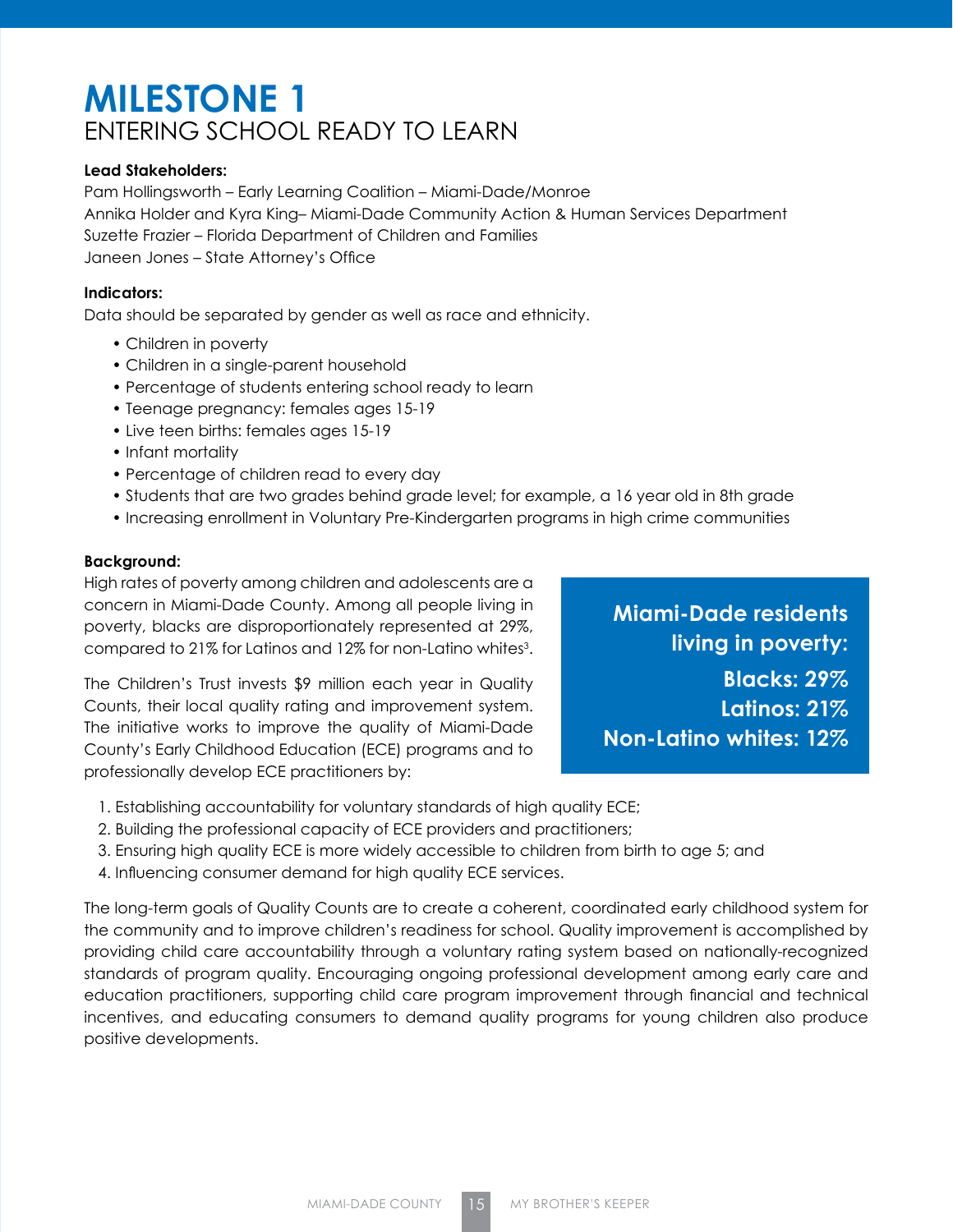Teenage pregnancy and single-motherhood are common factors that present challenges to black families in Miami-Dade more frequently than Latinos and whites, resulting in barriers to early childhood development.

# **Teenage pregnancy in Miami-Dade County:**

- **The percentage of black females between the ages of 15 and 19 who are pregnant was more than twice that of whites and Latinos.**
- In 2014, the percentage of black females between 15 and 19 years old with a birth was more than twice that of whites and Latinos4 .
- In the same year, 56.1% of blacks between 15 and 19 years old lived in single-female households, compared to  $31\%$  of Latinos and 21.6% of whites $^5$ .

Breaking the cycle of poverty and providing opportunities to enhance childhood development requires a commitment from the entire community. Parents must be engaged, instructed and supported to prepare young children for entering school cognitively and emotionally ready to learn.

#### **MBK Challenges:**

 $\checkmark$  Ensure all children have access to high quality early learning programs.

A University of Chicago study notes: "The highest rate of return in early childhood development comes from investing as early as possible, from birth to age 5, in disadvantaged families. Starting at age 3 or 4 is too little too late, as it fails to recognize that skills beget skills in a complementary and dynamic way. Efforts should focus on the first years for the greatest efficiency and effectiveness. The best investment is in quality early childhood development from birth to age 5 for disadvantaged children and their families<sup>6</sup>."

Miami-Dade County invests heavily in young children and early childhood education. More than 22,000 children living at or below 150% of the federal poverty level are served through daily child care subsidy support. However, close to 4,000 children remain on waiting lists for services<sup>7</sup>. Nearly 50 million programmatic interventions have been initiated to improve the quality across Miami-Dade County's 1,300 early learning environments.

In 2014, three Miami-Dade County agencies were awarded more than \$17 million in federal funding to deliver comprehensive education and family services to more than 1,400 infants and toddlers through Early Head Start Childcare Partnerships. The Early Learning Coalition of

**While more than 22,000 Miami-Dade children living at or below 150% of the federal poverty level receive daily child care services, nearly 4,000 children remain on waiting lists.**

Miami-Dade/Monroe, the Community Action Agency and the United Way of Miami-Dade each administer Early Head Start Partnership programs. Despite the hefty federal investment, hundreds of children remain on the Early Head Start services waiting list.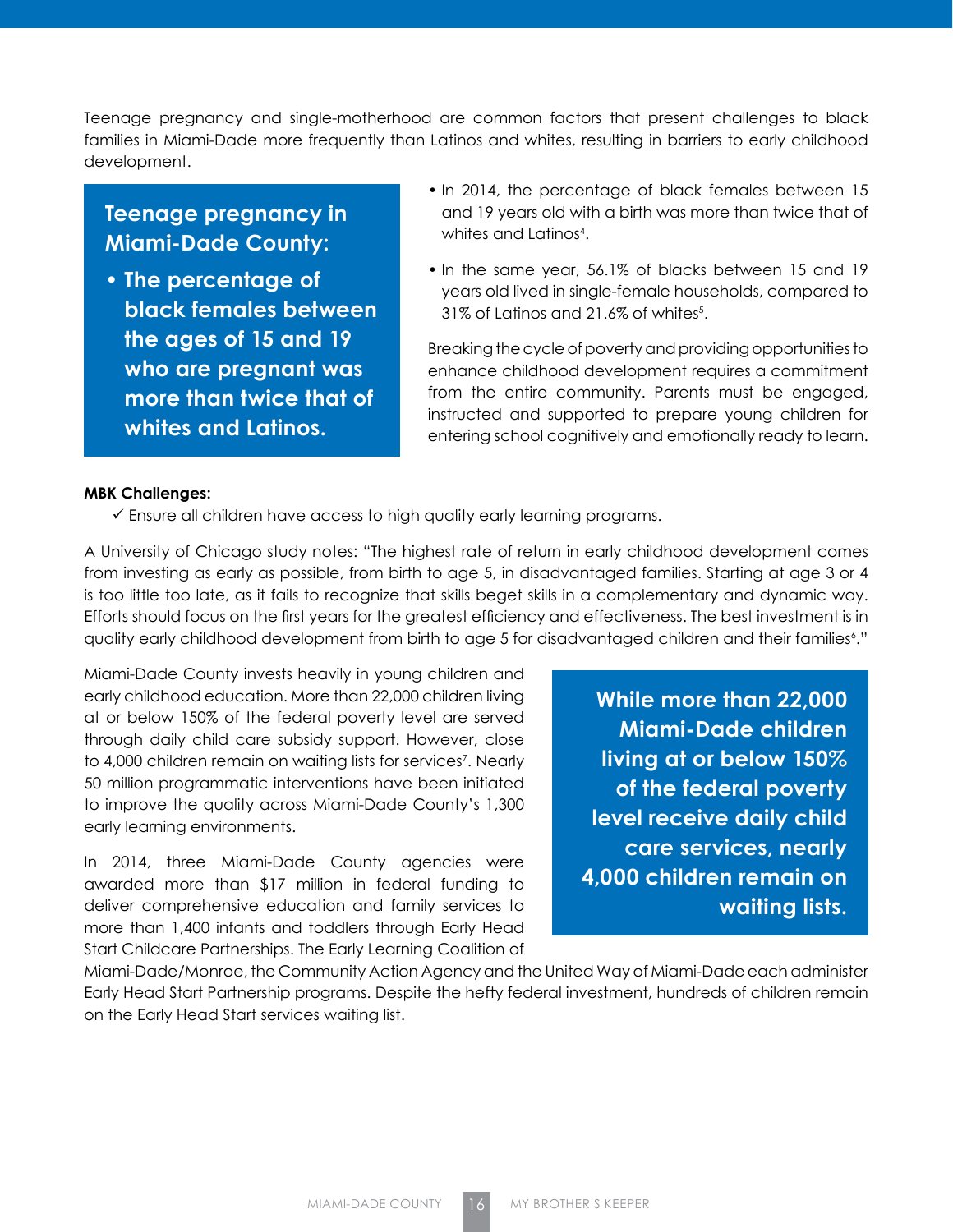$\checkmark$  Bridge the Word Gap or the Word Gap Opportunity

Research has demonstrated that children living in poverty are exposed to 30 million fewer words than more affluent peers by the age of 3. Stanford University recently reported that the word gap is present as early as the age of 18 months.8 Early literacy is critical to school readiness and reading on grade level by the 3rd grade.

**Three-year-old children living in poverty are exposed to 30 million fewer words than more affluent peers.**

The Early Learning Coalition is partnering with the Opportunity Institute and the Clinton Foundation on a

parent-centered campaign to promote talking, reading and singing to children every day, and with Stanford University on a texting program available to all 24,000 Voluntary Pre-K families to promote literacy awareness and phonological skills.

The Children's Trust also funds the following programs to improve child literacy:

#### Read to Learn Book Club: \$350,000

The Read to Learn Book Club distributes free books monthly in English or Spanish to 3-year-old children. Books are mailed to homes with a supplemental guide for parents, derived from the Florida Birth to Five Standards, to support children's language, cognitive development and emergent literacy. The program also offers countywide early literacy workshops to 200 families whose children have turned 4 years old.

#### Reach Out and Read: \$320,000

The Miami-Dade Family Learning Partnership implements the Reach Out and Read program, an evidencebased pediatric literacy intervention. The program provides families with children ages 6 months to 5 years with anticipatory guidance about the importance of emergent literacy and reading aloud. The services are provided through 58 medical facilities distributing approximately 100,000 new developmentally ageappropriate books in English, Spanish and Creole.

#### Read to Learn Books for Free: \$187,000

The Miami Book Fair at Miami Dade College implements the Read to Learn Books for Free program, an initiative designed to ensure that children have access to books in certain public places. The Book Fair maintains 40 bookshelves in communities throughout the County.

 $\checkmark$  Break the preschool-to-prison pipeline through anti-expulsion policies and practices

The term "school-to-prison pipeline" has become a powerful metaphor to capture the processes by which children — typically low-income children of color — are pushed out of school and into the criminal justice system. While exact definitions of suspension and expulsion vary across states and school districts, what were intended to be last resort and occasional disciplinary tools have become overused and disproportionately applied to children of color, resulting in dramatically negative long-term effects<sup>9</sup>.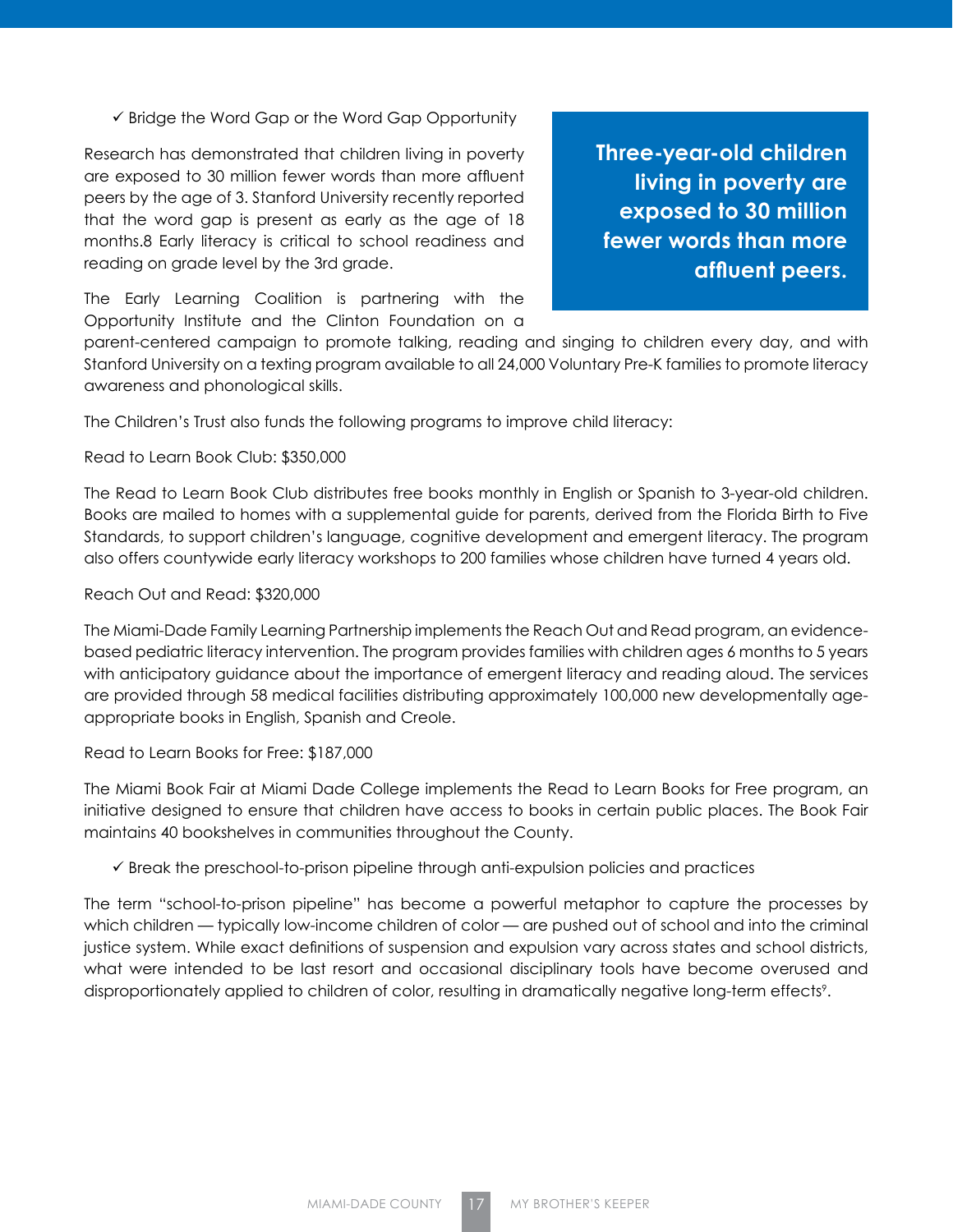On December 10, 2014, the U.S. Departments of Health and Human Services and Education released a "Policy Statement on Expulsion and Suspension Policies in Early Childhood Settings" that urges state and local education agencies to take action<sup>10</sup>. Suggestions include:

- $\checkmark$  Focus on prevention
- $\checkmark$  Develop and communicate clear behavioral expectations
- $\checkmark$  Ensure fairness and equity
- $\checkmark$  Encourage state and local policy development
- $\checkmark$  Invest in professional development
- $\checkmark$  Identify children's educational needs in a timely manner by utilizing already existing resources through child support enforcement to provide referrals to affordable early learning opportunities.

# **Overarching Principles:**

- Parent engagement from cradle to career
- Positive youth engagement to ensure youth involvement

# **MBK Actions for Transformation:**

- 1) Advance a community dialogue supporting the importance of high quality early learning opportunities, and the critical nature of access to high quality learning opportunities, especially for children of color living in poverty.
	- a. Miami became a 'Talk, Read, Sing' city in June of 2016 through a joint initiative between the Early Learning Coalition, the non-partisan Too Small to Fail, and the Clinton Foundation. Talking is Teaching: Talk, Read, Sing is a campaign that emphasizes the importance of early learning for children from birth through age two and aims to empower parents and guardians to make everyday moments big learning opportunities for their children. Among our partners are the Jackson Health System and Miami-Dade County Public Library System. More than 18,000 children and families have been impacted since June of 2016 Steps taken: More than 30 diverse leaders from early childhood, health, mental health, special needs and family support agencies have been engaged, including those in non-profit and faith based, higher education, public and private hospitals and judicial sectors. A select group of leaders have agreed to serve on an MBK Early Childhood Task Force. Once the report is finalized, it will be presented to the larger group.
	- b. The Early Learning Coalition joined forces with Together for Children in 2017. Together for Children is a county-wide, community-based initiative to end gun violence and support families to support parent engagement and early literacy for preschoolers.
	- c. The Early Learning Coalition launched 'Unplug and Connect' in 2017. Through this initiative, parents and families are urged to unplug from their technology and connect with their children by engaging in conversations with them during meal times. To date, 1,722 families have signed a pledge to Unplug and Connect.
	- d. Community Asset mapping and community assessment completed in January of 2018.
	- e. Photographic exhibit, Starting Ahead, photographed by Pulitzer Prize award winner Carl Juste and Iris Photo, unveiled in Miami International Airport in March of 2017. The exhibit, curated by the Early Learning Coalition, detailed the strengths and challenges of children of color living in poverty. More than 70,000 people a month viewed the exhibit until its sunset in March of 2018.
	- f. Early Childhood Workgroup, convened by The Children's Trust, met throughout the summer of 2016 to develop strategic recommendations regarding targeted funding for evidence-based interventions in early learning classrooms in marginalized neighborhoods. The successfully funded programs completed their first year of programming in June of 2018.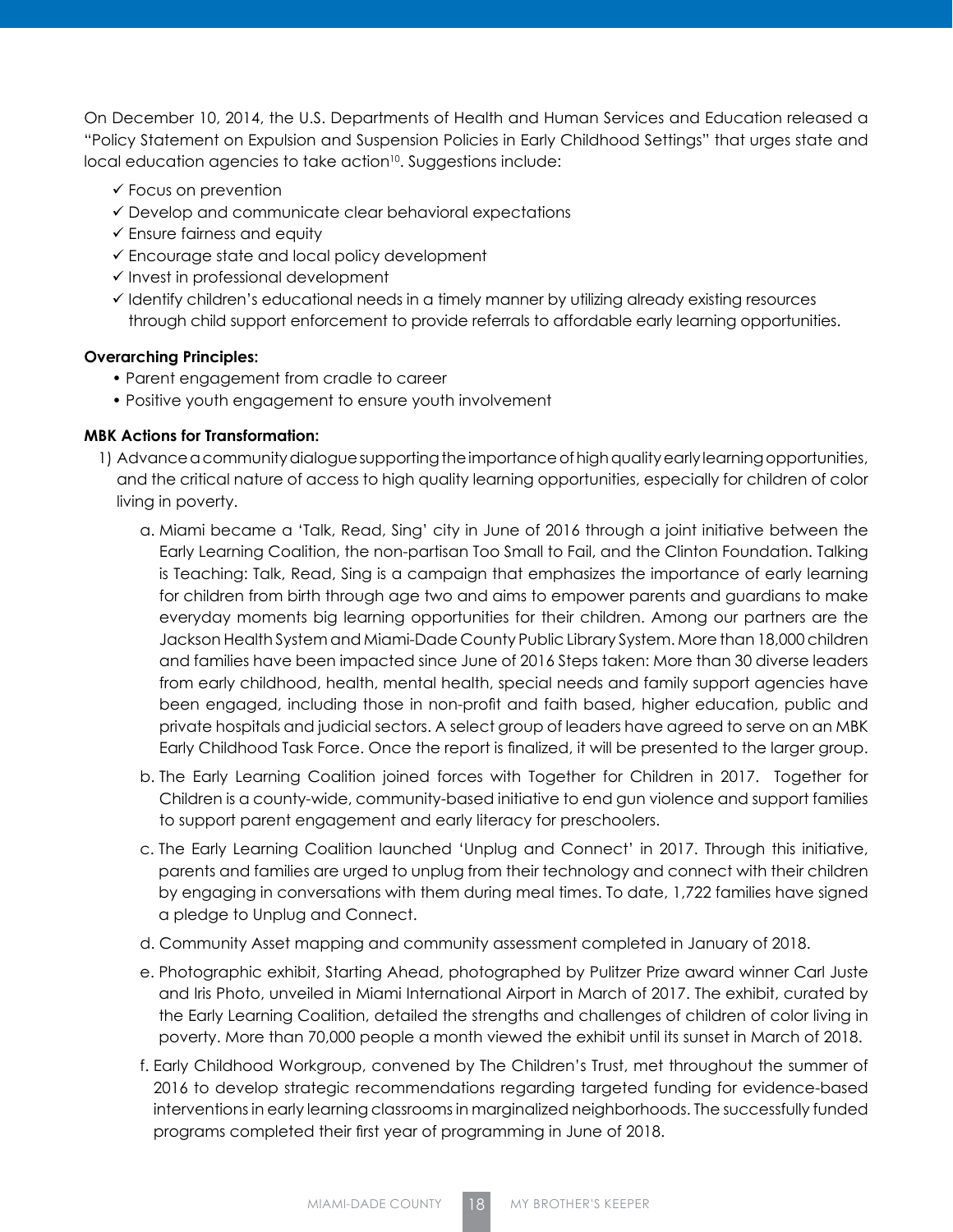- g. Early Learning Summit scheduled for November 30, 2018. More than 1,500 will attend.
- h. The Florida Legislature passed an Early Learning Bill in 2018. It will positively impact school readiness.
- i. Preparedness for the 22,500 children in Miami-Dade County who are federally funded and whom all live in poverty. House Bill 1091 calls for early learning classroom assessments and optional child (formative) assessments for funded programs. House Bill 1091 is a coordinated child development and assessment program that will, over time, provide outcomes for all children attending school readiness funded programs.
- j. The Early Head Start Partnership program specifically targets children and families of color living in under-resourced neighborhoods. Miami-Dade County has the highest number of EHS Partnership slots in the country and serves close to 1,600 children. Grantees are: The Community Action Agency (Miami-Dade County), the United Way of Miami, and the Early Learning Coalition.

2) Identify pertinent data points and data gathering protocols to monitor Preschool Expulsion.

- a. The Early Learning Coalition worked with state, local, and national leaders to develop a comprehensive Preschool Expulsion Policy. The statewide Preschool Expulsion policy took effect in July 2017. The Florida Department of Children and Families is charged with monitoring the presence of the policy in all programs that serve School Readiness funded children.
- b. The Early Learning Coalition has instituted a comprehensive anti-expulsion model that includes: training for early learning teachers and directors; parent engagement; technical support; and a coordinated, interdisciplinary panel of experts in the education, medical, and social-emotional fields, as well as families and teachers, to support programs that are working to retain children presenting with challenging behaviors.
- c. The Children's Trust has committed \$3 million dollars to fund mental health consultation, the national solution to combat preschool expulsion, in Miami-Dade County.
- d. The Early Learning Coalition began partnering with Save the Children in September of 2017 to implement two evidence-informed social and emotional support-based curricula to support children and families dealing with stress, toxic stress, and trauma. More than 5,000 children, families and early education teachers will be impacted between September 2017 and June 2020.
- 3) MBK and children's services presented through a racial equity lens.
	- a) The Early Learning Coalition explicitly delivers services, designs programs, and collaborates with community partners through a racial equity lens. With funding, the ELC will provide a residential retreat for MBK partners.
- 4) Prepare a community asset map that identifies key players and their contributions to policy and programming related to early learning.
	- a. Steps/actions: A community asset mapping tool/template has been identified and mapping is underway. More than 30 diverse agencies have been invited to participate.
	- b. Timeline: Mapping began November 1, 2016.